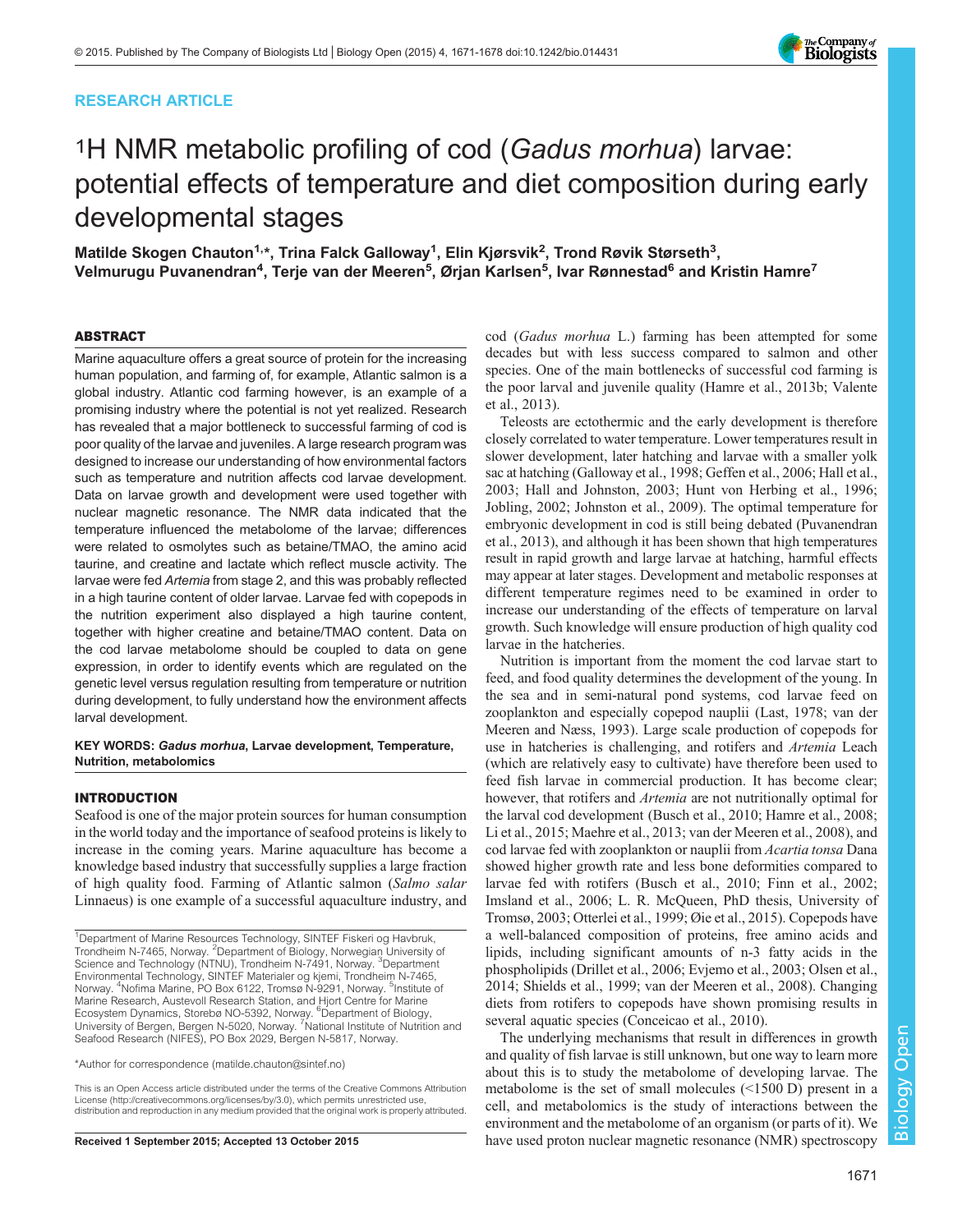<span id="page-1-0"></span>to analyze tissue extracts and identify metabolites that can be used to follow environmental impacts on the fish larvae. <sup>1</sup>H NMR has been used to study the metabolic profile in gilthead sea bream Sparus aurata L. ([Picone et al., 2011; Savorani et al., 2010](#page-6-0)), effects of larval feeding in ballan wrasse Labrus bergylta Ascanius [\(Øie et al.,](#page-6-0) [2015](#page-6-0)), and effects of feeding [\(Bankefors et al., 2011](#page-5-0)) or stress response [\(Karakach et al., 2009](#page-6-0)) on Atlantic salmon. NMR has also been used to study cod in food processing contexts, often using <sup>31</sup>P NMR [\(Sartoris et al., 2003](#page-6-0)) or <sup>13</sup>C NMR [\(Standal et al., 2008](#page-6-0)); <sup>1</sup>H NMR on the other hand, has been used to study lipid hydrolysis and esterification in cod gonads [\(Falch et al., 2007\)](#page-6-0) or bioactive compounds in cod fillet [\(Martinez et al., 2005](#page-6-0)). There are studies which have used <sup>1</sup>H NMR to examine the environmental effects such as temperature [\(Turner et al., 2007\)](#page-6-0) or toxic substances [\(Viant](#page-6-0) [et al., 2006\)](#page-6-0) on the metabolome of developing fish larvae. There are, however, few studies that have applied a metabolomics approach employing <sup>1</sup>H NMR to study environmental effects such as temperature or diet on the early development of cod larvae.

The present study is part of a larger program where the aim is to build a knowledge platform to understand the environmental and nutritional impacts on the early development, growth and metabolism in Atlantic cod larvae. The present study uses <sup>1</sup>H NMR spectroscopy analyses and unsupervised cluster analyses on data from two separate experiments targeting effects of (1) temperature and (2) diet composition on the metabolism and growth of early stages of Atlantic cod larvae. The main objective of the knowledge platform was to understand the reasons for high larval mortality or poor physiological conditions of the survivors and also long-term effects that appear later in life as a result of the environmental and nutritional influences in early life.

#### RESULTS

A list of all the identified compounds in the  ${}^{1}H$  NMR spectra from cod larvae is given in Table 1. Our NMR data showed the presence of metabolites such as 14 different amino acids, organic acids/ osmolytes betaine, choline and lactate, N,N-Dimethylglycine and taurine (Tau). We also identified TMAO, the tricarboxylic acid cycle intermediate succinate, as well as formate and 4- Aminonbutyrate, energy compounds glucose, creatine and ATP, in addition to some fatty acid metabolism intermediates.

The experimental setup with differences in temperature and diets resulted in different developmental times for the larvae, and therefore different sizes at the sampling times. A staging system based on larvae from both the temperature and the nutrition experiments was established and used here, see Materials and Methods for a description of cod stages [\(Table 2](#page-2-0)), and the length and stages of cod larvae at each sampling [\(Table 3\)](#page-2-0).

## Temperature experiment

In the temperature experiment, cod larvae stages and average standard lengths was (stage/length, in mm): 2/6.2, 3/8.8 in T1 treatment, 2/6.2, 3-4/9.8, and 5/16.6 in T2. In the T3 treatment larvae reached 5.5 mm at stage 2, while in the T4 treatment larvae at stage 2 were on average 5.4 mm long, in stage 3-4 they were 8.8 and at stage 5 they were 16.8 mm long [\(Table 3](#page-2-0)). There were no significant differences in larval growth in the four treatments during the first 20-25 days (stage 1-2), but after that the larvae reared at the highest temperature (T2 and T4) grew faster than the other larval groups [\(Puvanendran et al., 2013\)](#page-6-0). The T3 larvae were only measured during the first phase of the experiment, and the measurements indicated that they grew with the same speed as the T1 larvae. Due to differences in growth rates and development

1672

Table 1. <sup>1</sup>H nmr chemical shifts (ppm) and signal multiplicity (s, singlet; d, doublet; dd, double doublet; t, triplet; m, multiplet) of abundant metabolites in cod larvae

| Metabolite     |                           | 1H           | ${}^{1}$ H NMR      |  |
|----------------|---------------------------|--------------|---------------------|--|
| class          | Compound                  | multiplicity | chemical shift      |  |
| Amino acids    | Alanine                   | d            | 1.48                |  |
|                | Aspartate                 | dd, dd       | 2.67, 2.82          |  |
|                | Glutamate                 | m, t         | 2.11, 2.34          |  |
|                | Glutamine                 | m, m         | 2.14, 2.44          |  |
|                | Glycine                   | s            | 3.55                |  |
|                | Histidine                 | S, S         | 7.86, 7.06          |  |
|                | Isoleucine                | d, t         | 0.99, 0.93          |  |
|                | Leucine                   | d            | 0.96                |  |
|                | Lysine                    | t            | 3.02                |  |
|                | Phenylalanine             | m, m         | 7.4, 7.33           |  |
|                | Sarcosine                 | S            | 3.61                |  |
|                | Threonine                 | m, d, d      | 4.25, 3.58,<br>1.33 |  |
|                | Tyrosine                  | d, d         | 7.2, 6.9            |  |
|                | Valine                    | d, d         | 1.01, 0.99          |  |
| Organic acids  | <b>Betaine</b>            | s, s         | 3.9, 3.27           |  |
|                | Choline                   | s            | 3.19                |  |
|                | Lactate                   | d            | 1.33                |  |
|                | N,N-Dimethylglycine       | S, S         | 3.71, 2.92          |  |
|                | Taurine                   | t, t         | 3.42, 3.25          |  |
| Amines         | Trimethylamine<br>N-oxide | s            | 3.27                |  |
| <b>TCA</b>     | Succinate                 | S            | 2.41                |  |
|                | Formate                   | S            | 8.46                |  |
|                | 4-Aminobutyrate           | t            | 2.3                 |  |
| Energy/glucans | Glucose                   | d, t, t      | 5.24, 3.5, 3.41     |  |
|                | Creatine                  | S, S         | 3.93, 3.04          |  |
|                | <b>ATP</b>                | s, s, d      | 8.5, 8.24, 6.15     |  |
| FA metabolism  | Acetoacetate              | s            | 2.29                |  |
| Phospolipids   | O-Phosphocholine          | S            | 3.21                |  |

between the treatments the larvae reached different stages on the selected sampling days ([Table 3\)](#page-2-0). In the control treatment (T1), stage 2 and 3 corresponded to 29 and 60 days post hatch (dph), respectively. In the T2 treatment stage 5 corresponded to 66 dph, while in the T4 treatment stage 5 corresponded to 57 dph. Of the larvae ranging from 8.7 to 9.8 mm standard length (SL), the T1 larvae were less developed compared to larvae from the T2 and T4 treatments ([Table 2](#page-2-0)). Only larvae from T2 and T4 were sampled for staging after stage 3/4.

The NMR data from the temperature experiment were analysed by PCA, and there was a clear distinction between younger larvae (stage 2) and the older larvae (stages 3-5). Because we pooled several larvae from the early samplings they cluster tightly, while the score plot shows some inter-individual variance in the older larvae that were analyzed one by one from the T2 and T4 treatments [\(Fig. 1A](#page-3-0)). The PC1 loading plot indicated increasing amounts of N, N, N-trimethylamine (betaine)/trimethylamine N-oxide (TMAO) and less lactate, alanine (Ala), Tau, and creatine ([Fig. 1B](#page-3-0)). The scores along PC2 (data not shown) indicated that the betaine/ TMAO, Ala and lactate levels were higher in the T2 larvae than in the T4 larvae.

## Nutrition experiment

In the nutrition experiment the larvae sizes at the different stages were as follows (stage/length, in mm): 1/4.2-4.5, 2/6.5, 3/8.7, 4/12.4 and 5/23.4 in the copepod regime, and 1/4.2-4.7, 2/6.03, 3/8.3, 4/15.3 and 5/23.5 in the rotifer/Artemia regime ([Table 3\)](#page-2-0). Larvae in the nutritional experiment grew at similar rates until 22 dph (stage 2). Thereafter and until stage 4, the daily length growth was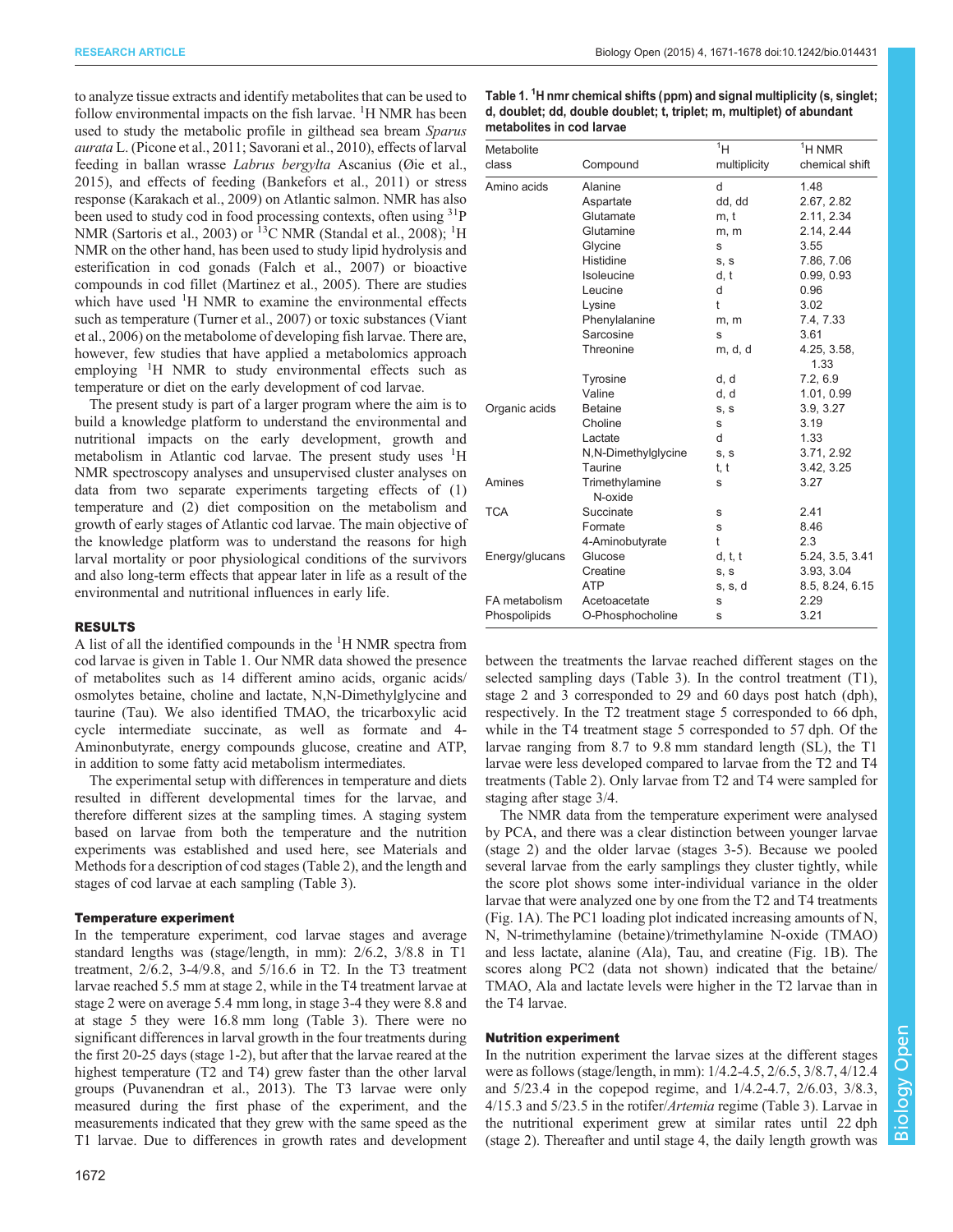| Cod stages (after Hunt von<br>Herbing et al., 1996) | Cod stages (Sæle, Ø.,<br>personal communication) | Ossified tail fin rays                 | Fully ossified vertebrae | Ossified neural arches | Flexion |
|-----------------------------------------------------|--------------------------------------------------|----------------------------------------|--------------------------|------------------------|---------|
| 3                                                   |                                                  | -                                      |                          |                        |         |
| $4 - 8$                                             |                                                  |                                        |                          |                        |         |
| 11                                                  |                                                  | No                                     | None                     | $30$                   | No      |
| 12                                                  |                                                  | No                                     | Start                    | >30                    | No      |
| 12                                                  |                                                  | >30                                    | >50                      | >50                    | Yes     |
| Juvenile                                            | Juvenile                                         | All bones and fin rays fully developed |                          |                        |         |

### <span id="page-2-0"></span>Table 2. Description of stages based on morphological characters and ossification of bony structures in developing cod larvae

The staging system is based on additional studies of ossification vertebrae and fin rays (Sæle, Ø., personal communication), and adjusted to larvae staged after [Hunt von Herbing et al. \(1996\).](#page-6-0) The cod stages (left column) refer to the stage determination based on larvae from both experiments, and the following columns provide information regarding the new, additional staging parameters related to ossification of vertebrae, fin rays, and flexion.

4.4% in larvae fed copepods, while in larvae fed rotifers/Artemia the daily length growth was only 2.2%. Larvae weaned onto a formulated diet after stage 4 again grew at similar rates ([Karlsen](#page-6-0) [et al., 2015](#page-6-0)). Samples were taken at comparable larval sizes, and the stages corresponded well with the larval sizes for both feeding regimes (Table 3).

Larvae of different sizes/development stages were analyzed by NMR, and individuals up to stage 2 grouped together [\(Fig. 2A](#page-4-0)). Older individuals (stages 3-5), however, displayed clear separation between those fed rotifers/Artemia and those fed copepods. Also here the older larvae were analyzed individually and the score plot shows some inter-individual variance. The PC1 loading plot indicates that the larvae fed copepods have higher levels of creatine, betaine/TMAO, Tau and choline than those fed rotifers/ Artemia ([Fig. 2](#page-4-0)B). The PC2 loading plot (not shown) indicated a higher content of Ala and lactate, and less Tau in the larvae that were fed rotifers/Artemia.

Table 3. Staging of cod larvae from the temperature and nutrition experiments

| Temperature<br>stages |
|-----------------------|
|                       |
|                       |
| 11                    |
|                       |
| 11                    |
| 12                    |
|                       |
|                       |
| 11                    |
| 12                    |
|                       |
|                       |
|                       |
|                       |
|                       |
|                       |
|                       |
|                       |
|                       |
|                       |
|                       |
|                       |
|                       |
|                       |

Larvae were sampled according to expected size [standard length (SL), mm], therefore the age [days post hatch (dph)] of comparable groups is different due to different growth rates. The cod stages used were modified according to criteria in [Table 1,](#page-1-0) and the staging system used in the temperature experiment (after [Hunt von Herbing et al., 1996\)](#page-6-0) is included. The mean SL given in the current table was measured in larvae fixed in 4% formaldehyde in PBS.

## **DISCUSSION**

The metabolomic 'snapshots' of the cod larvae subjected to different temperatures and nutrient regimes show that the larvae displayed metabolomic differences during the various stages from hatching through first feeding to weaning onto a formulated feed. When discussing data based on NMR analysis, it is necessary to discern the 'biological noise' or the inherent metabolomic variability, from the true effects of perturbations or the experimental setup in the metabolomics data. Inter-individual differences can mask the experimental effects, and we therefore discuss our observations both as a function of developmental stage and potential effects of experimental setup (temperature and nutrition), and consider this approach important in order to understand the development of cod larvae between hatching and juveniles.

Our data showed little effect of the temperature treatments on growth in the early life of the larvae, and it was only after 20-25 dph (stage 2) that the growth of the T2 and T4 larvae began to increase rapidly. The larvae in T1 were exposed to low temperatures throughout development, thus the growth was slow throughout. In the PCA score plot larvae grouped into two clusters based on the metabolomic analysis ([Fig. 1](#page-3-0)A). Younger larvae (until stage 2) showed a high score on PC1 ([Fig. 1B](#page-3-0)) which is related to increased TMAO/betaine content and less creatine, Tau, Ala and lactate. In the older larvae (stages 3-5), there was a differentiation between the samples from the T2 and the T4 temperature regimes: The T2 larvae were subjected to low temperature during the egg phase, and they showed a higher score also on the PC2. This indicated that the betaine/TMAO, Ala and lactate levels were higher in the T2 larvae than in the T4 larvae, possibly reflecting the development of osmoregulation and muscle activity over the time of the experiment. The T1 larvae, which were exposed to low temperature from the egg stage also showed a lower score on the PC2, tentatively reflecting slower development of osmoregulation and muscles due to the low temperature.

The Tau content was more prominent in older larvae (stages 3-5), probably because the larvae were fed Artemia from stage 2 (25- 46 dph), and *Artemia* contains more Tau than rotifers ([Karlsen et al.,](#page-6-0) [2015\)](#page-6-0). The period between hatching and metamorphosis into juveniles involves many complex processes of functional organ development: e.g. the gastrointestinal tract, osmoregulatory systems, muscles and sensory organs, and ossification ([Kjørsvik](#page-6-0) [et al., 2004;](#page-6-0) Sæle, Ø., personal communication). The amino acid Tau has many important roles in metabolism ([Chatzifotis et al.,](#page-5-0) [2008;](#page-5-0) [Salze and Davis, 2015\)](#page-6-0), and functions as a buffering agent in mitochondria in animal cells [\(Hansen et al., 2010\)](#page-6-0) and as a compatible solute, i.e. metabolites which interact without perturbing other molecules [\(Yancey, 2005](#page-7-0)). A study showed that Tau was higher in eggs from wild broodstock of cod compared to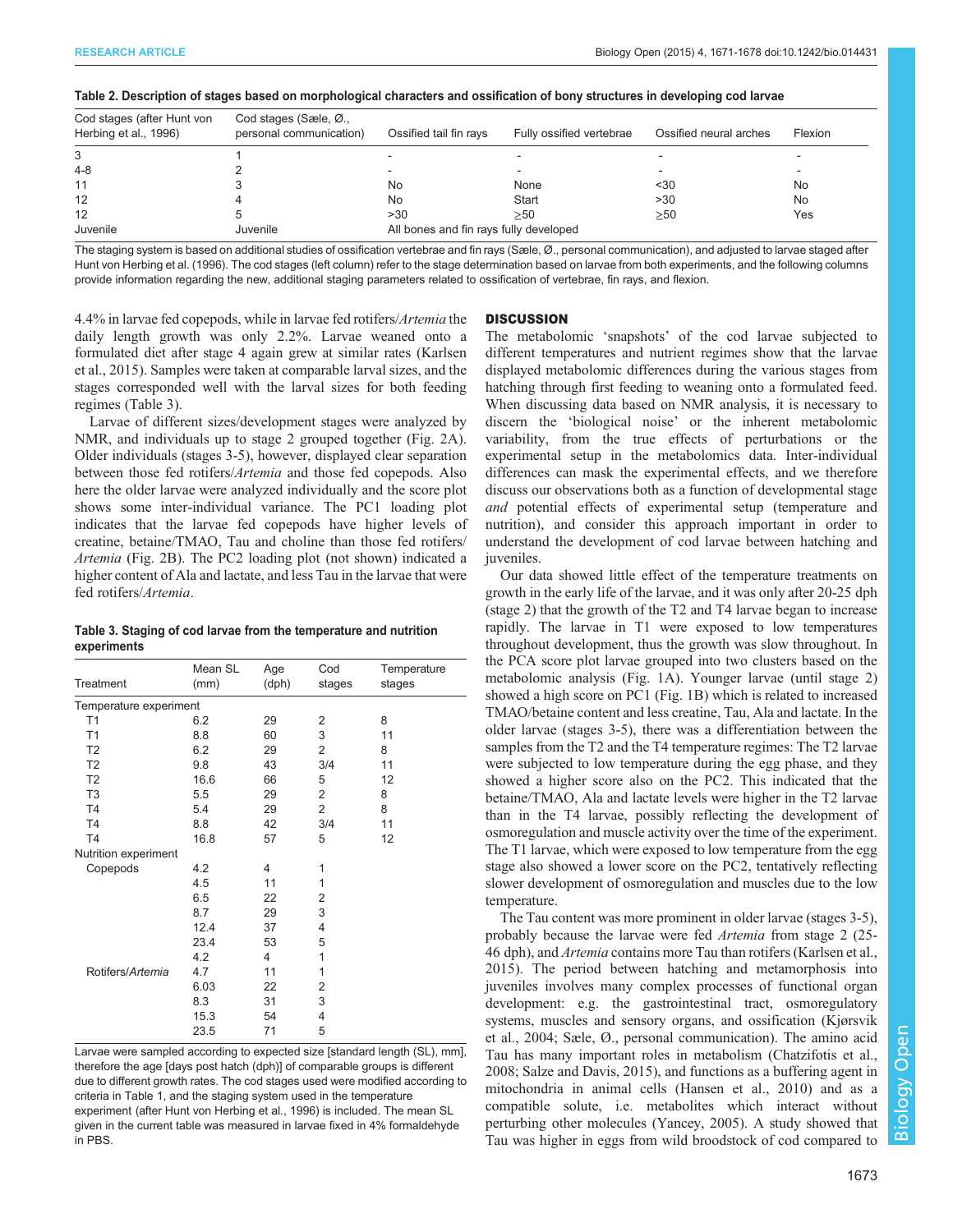<span id="page-3-0"></span>

## Fig. 1. Principal component analysis (PCA) score plot of larvae from developmental stages 1-5 in the

temperature experiment. (A) Symbols refer to the different temperature regimes: T1 (square), low temperature during all phases; T2 (triangle), low temperature during egg phase and high temperature during larva and juvenile phase; T3 (diamond), high temperature during egg phase, low temperature during larva and juvenile phase; T4 (star), high temperature during egg and larva phase, low temperature during juvenile phase. Thin line is the 95% C.I. of the PCA, and the bold black circle has been drawn by hand to identify the grouping of individuals of stage 2 to the right (independent of temperature regime) versus the individuals

of stages 3 to 5 which show a tendency of grouping but with larger individual variance (to the left). (B) Loading plot of the first principal component (PC1) in the PCA analysis. Numbered peaks show (1) creatine, (2) betaine/TMAO, (3) taurine, (4) alanine and (5) lactate.

captive broodstock [\(Lanes et al., 2012\)](#page-6-0). Hamre et al., showed that Tau was lower in cultured than in wild Ballan wrasse (Labrus berggylta) juveniles and mature gonads ([Hamre et al., 2013a\)](#page-6-0). This may indicate that Tau may be a limited nutrient in reared fish, and Tau requirement in marine fish must probably be assessed for each species and life-stage [\(Hawkyard et al., 2014\)](#page-6-0).

The differences in metabolite concentrations between stage 3-5 larvae in the T2 and T4 groups was caused by different rearing temperatures in the embryonic stage. The effect lasted until the late larval stage even though the temperature conditions during larval rearing were similar between treatments. Embryonic temperature is known to affect muscle development and protein expression in fish larvae [\(Hall et al., 2003](#page-6-0)), and increased embryonic temperature shortens the embryonic phase and stimulates white muscle growth in cod larvae ([Galloway et al., 1998, 1999](#page-6-0)).

In the nutrition experiment, clear effects of diet on larval size were observed after approximately 22 dph (stage 2), and the cod larvae that were fed copepods were bigger than the larvae that were fed rotifers/Artemia [\(Karlsen et al., 2015](#page-6-0)). Bigger, fast growing larvae are believed to be more robust, and a more nutritious diet is therefore considered as a paramount factor in cod rearing. The nutrition experiment showed a clear difference in the metabolome between the larvae that were fed different diets ([Fig. 2](#page-4-0)A,B), and the larvae fed copepods had higher contents of creatine, betaine/TMAO and Tau. In addition choline was higher in larvae fed copepods. Analyses of the live feed showed that the principal differences between the rotifer/Artemia and the copepod diet was a higher content of protein (40 vs 60%) and Tau (1 vs 50  $\mu$ mol/g DW) in copepods ([Karlsen](#page-6-0)

[et al., 2015\)](#page-6-0). Dietary differences may therefore be the reason that copepod-fed larvae seem to have a higher content of Tau and choline than larvae fed rotifers/Artemia. Similar differences were found for ballan wrasse larvae fed cultivated copepod nauplii or rotifers [\(Øie](#page-6-0) [et al., 2015](#page-6-0)). There were also differences in the composition of fatty acids between rotifer/Artemia and copepod diets, including ARA, EPA and DHA and a minor difference in the ratio of polar to neutral lipids. With the NMR protocol applied here, however, large molecules like lipids and proteins are not observed and are therefore not represented in the data.

The higher creatine and TMAO/betaine in the copepod-fed larvae may be coupled to more muscle tissue and higher dietary concetrations of the methyl donors betaine and methionine, the latter due to a higher total protein content in the copepods. Choline and compounds containing choline, such as phosphatidylcholine, are the sources of TMAO and betaine ([Seibel and Walsh, 2001\)](#page-6-0). TMAO/betaine are important in osmoregulation, and efficient osmoregulation must be in place when the larvae hatch. TMAO also acts as a stabilizer of macromolecules, such as proteins, and protects them from unfolding and denaturing, for example in response to salt and heat ([Yancey, 2005\)](#page-7-0). Furthermore, betaine is one of several methyl-donors which re-activate methionine in the S-adenosylmethionine pathway ([Michel et al., 2006\)](#page-6-0). It is possible that rotifers and Artemia are deficient in choline, since they usually have low phospholipid contents [\(Hamre et al., 2013b](#page-6-0)).

Creatine stores energy in the muscle as creatine-phosphate, reversibly synthesized using a phosphate group from ATP. It is present in a much higher concentration than ATP and is necessary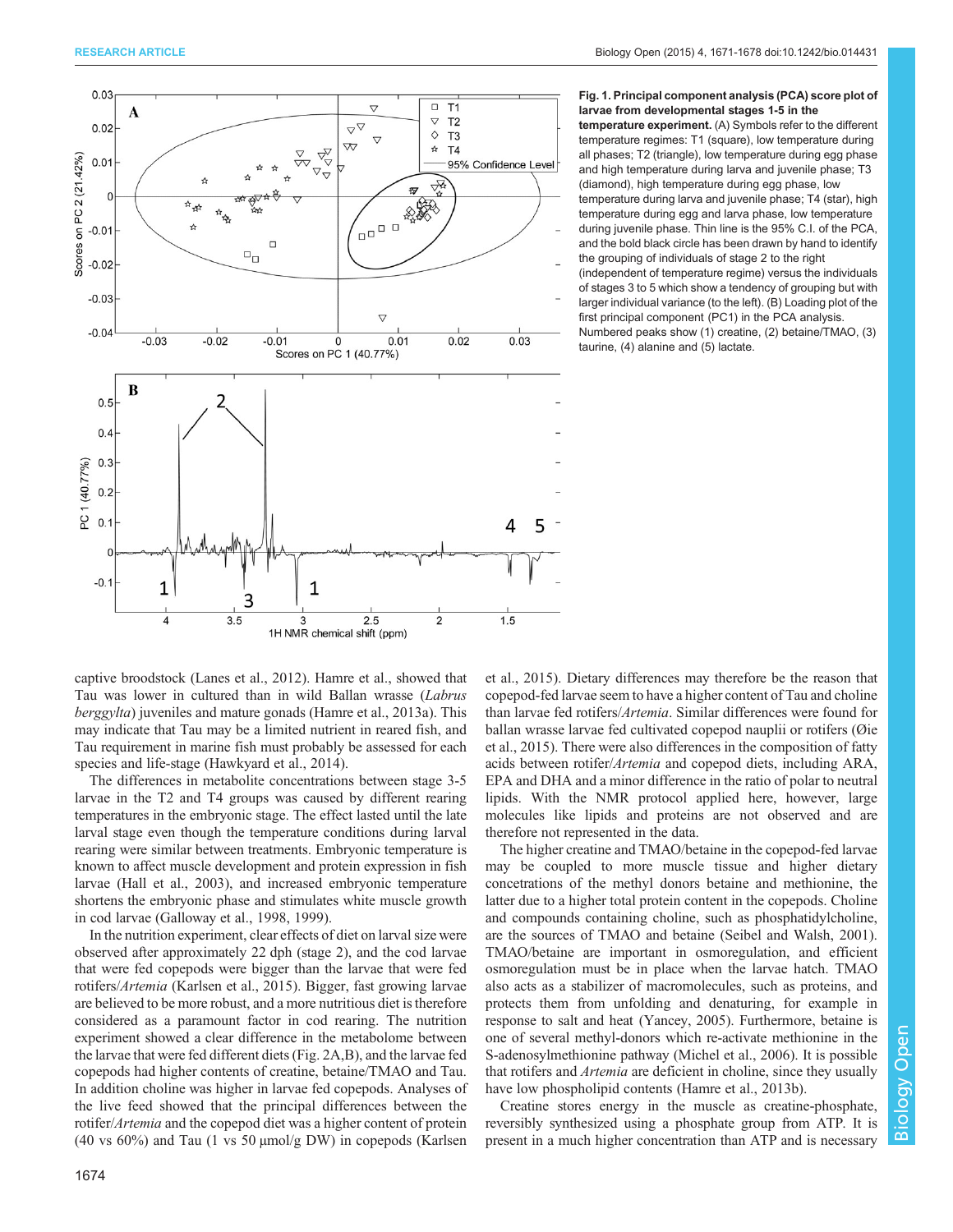<span id="page-4-0"></span>



for prolonged muscle activity [\(Wallimann et al., 2011\)](#page-7-0). Creatine is synthesized mainly in the liver and kidneys from arginine and glycine, using a methyl group from methionine [\(Cantoni and](#page-5-0) [Vignos, 1954;](#page-5-0) [Wallimann et al., 2011](#page-7-0)). Alanine and lactate are also related to muscle activity. The muscle uses amino acids as fuels, and the amino groups are shunted over to alanine while the carbon skeletons can be converted to lactate during anaerobic metabolism. Both compounds are transported to the liver for further metabolism [\(Felig, 1973\)](#page-6-0). The increases of alanine and lactate in older larvae may therefore reflect increasing muscle mass and activity.

Metabolism is a complex and very dynamic system, and perhaps even more so in fish which undergo metamorphosis. Furthermore, a major determinant of how the digestive system (and indirectly the metabolome) functions is the microbiome [\(Llewellyn et al., 2014\)](#page-6-0) that is established in the gastrointestinal (GI) system after the larvae open up their mouth and start feeding. Larvae from different experimental tanks do not necessarily host the same bacteria consortia ([Bakke et al., 2013\)](#page-5-0) and there is also a natural evolution in bacteria consortia during ontogeny ([De Schryver and Vadstein,](#page-6-0) [2014](#page-6-0)). The microbial ecology of developing fish larvae should therefore be considered in future studies.

The findings presented here show some of the many important metabolic processes that must develop properly during the ontogeny of larvae: a robust osmoregulatory system including different osmolytes such as betaine/TMAO and Tau, a myriad of proteins built from the various amino acids we observed, muscle function (with functional compounds such as lactate) to catch prey and avoid predators, energy creation and consumption from ATP and creatine,

to mention some. Temperature during the egg period, hatching and ontogeny is also a powerful modulating factor, and perhaps especially so during the very first stages until the larvae reach a certain size and robustness. Our data also show the importance of nutrient availability from the first feeding starts. The cod larvae are able to synthesize many essential metabolites, but at some stage the need for exogenously supplied metabolites is apparent. One example is the case with Tau seen here, which seems to be supplied to a large extent through the diet. On the other hand, temperature determines the speed and sometimes the order of development and the timing of exogeneous feeding, so temperature is a modulator of nutritional deficiency appearances. Further research is needed to understand and solve challenges related to high mortality of young larvae, poor physiological conditions, or malformations in the survivors. Data on the larval metabolome should be coupled to analyses of gene expression, to determine the properties which are regulated at the genetic level and posttranslational modifications potentially related to temperature or nutrition.

# MATERIAL AND METHODS

The two experiments on effects of temperature and nutrition in cod larvae are described briefly below. A detailed description of the temperature experimental setup is presented elsewhere ([Puvanendran et al., 2013](#page-6-0)), as well as the nutritional experimental setup ([Karlsen et al., 2015; Penglase](#page-6-0) [et al., 2015\)](#page-6-0). For the temperature experiment, eggs from broodstock at Nofima in Tromsø were used, whereas eggs from broodstock at the Institute of Marine Research (Austevoll) were used for the nutrition experiment.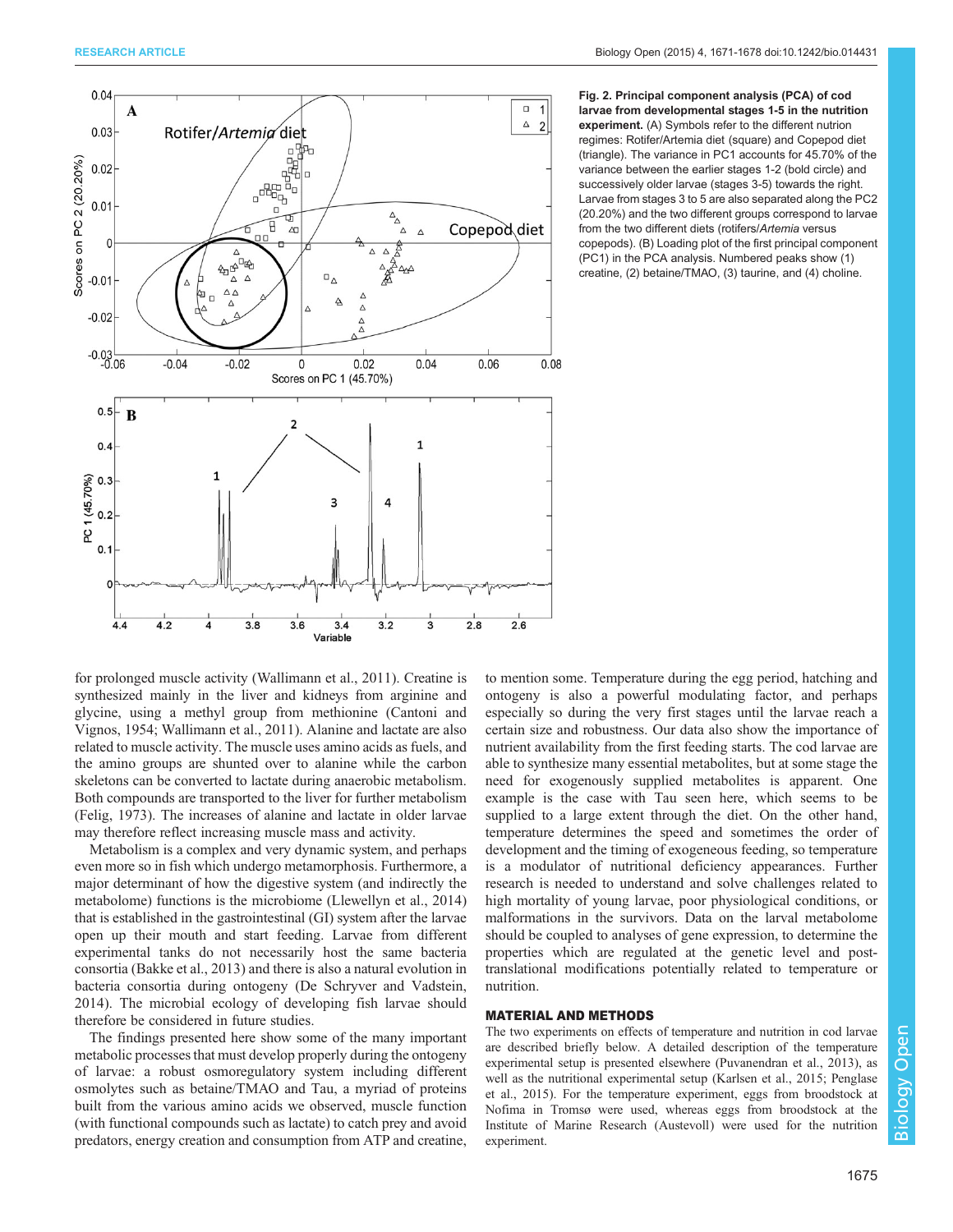#### <span id="page-5-0"></span>Temperature experiment

The temperature experiment consisted of four different treatments, where the first one (T1) served as control: eggs and larvae were kept at low temperatures of 4.5±0.5°C, 5.5±0.5°C, and 7.5±0.5°C, respectively. In the second treatment (T2), eggs were kept at a low temperature  $(4.5\pm0.5^{\circ}C)$  until hatching, and subjected to a high temperature  $(11.5\pm0.5\degree C)$  after hatching. In the third (T3) and forth (T4) treatments, eggs were subjected to a high temperature (9.5±0.5°C) until hatching and then split; the larvae were subjected to either a low  $(5.5 \pm 0.5^{\circ}\text{C}; 73)$  or high  $(11.5 \pm 0.5^{\circ}\text{C}; 74)$  temperature. Nannochloropsis (Instant Algae, Reed Mariculture Inc., CA, USA) was added to the tanks for the first ten days, and the larvae were fed rotifers enriched with Phosphonorse (Tromsø Fiskeindistri AS, Tromsø, Norway) and Micronorse (Tromsø Fiskeindistri AS, Tromsø, Norway) from 2-29 dph. From 25-46 dph the larvae were fed Artemia, enriched with Larviva Multigain (Biomar AS, Norway), Phosphonorse and Micronorce, and co-fed with a formulated feed from 38-44 dph. After a gradual decrease in Artemia feeding, the larvae were weaned onto a formulated feed (AlgoNorse Coldwater, Tromsø Fiskeindistri AS, Tromsø, Norway) between 45-56 dph.

#### Nutrition experiment

Cod eggs were incubated at 5.8-6°C, using continuous light and water (35 ppt salinity) exchange. Post-hatch larvae (4 dph) were transferred to black start feeding tanks, and the temperature was successively increased from 8 to 11.6°C at 11 dph. Gentle flow and aeration was applied, and a 16:8 light:dark period. Prior to feeding the tanks were supplied with algae paste to produce green water conditions. From 4 dph, the cod larvae were fed a diet of either (i) enriched rotifers (Brachionus sp., 4-31 dph), followed by enriched rotifers and Artemia (32-35 dph) and only enriched Artemia from 36-63 dph, or (ii) harvested marine zooplankton with a high content of copepod, from 4 until 44 dph (matching the rotifer diet from 4-63 dph). Zooplankton was collected from a pond system ([van der Meeren et al., 2014\)](#page-6-0), and was provided in size fractions from nauplii (4-20 dph) to copepodites (from 20 dph) as the cod larvae increased in size. Larvae from both treatments were weaned onto formulated feed (AgloNorse 400-600 μm, Tromsø Fiskeindustri AS, Tromsø, Norway) when they reached 12-15 mm SL.

### Larval developmental stages

In the temperature experiment the larvae were sampled at standard lengths (SL, mm) corresponding to pre-, onset, mid- and end metamorphosis, respectively ([Hunt von Herbing et al., 1996](#page-6-0)). In the nutrition experiment, on the other hand, sampling was performed at SLs corresponding to developmental stages 1-5 (Sæle, Ø., personal communication), and the corresponding ages (dph) therefore varied between treatments due to differences in growth rates. A comparison between the two experiments was made using fixed larvae (in 4% formaldehyde in phosphate buffered saline, pH 7.4, Apotekproduksjon AS; Norway) from both experiments. There were not a sufficient number of larvae to be sampled from the T3 treatment after day 29.

Bone staining with Alizarin Red [\(Kjørsvik et al., 2009](#page-6-0)) was done on 9-11 larvae from each treatment and each sampling time, and stained larvae were photographed while submerged in 40% glycerol, using a stereo microscope (Leica MZ7.5, Germany) equipped with a camera (Nikon Digital Sight DS-5M L1, Japan). Analyses of the larvae were performed both from the pictures and direct observations of the stained samples. SL was measured from the tip of the upper lip to the end of the vertebrae in preflexion larvae, and to the root of the caudal fin (peduncle) in postflexion larvae. Ossification of vertebrae and fin rays were included for a joint staging scale [\(Tables 2](#page-2-0), [3](#page-2-0)).

# <sup>1</sup>H NMR spectroscopy

#### Sample preparation

In both experiments cod larvae were sampled at selected stages and snap frozen in liquid nitrogen before freeze drying, transport, and storage at −80°C until the NMR analyses were performed. Larvae were extracted intact, and to adjust for the individual variation in body size from stages 1 to 4, 20 individuals were pooled in each sample. Individual larvae were analyzed from stage 5. Whole larvae were homogenized on a Precellys bead beater and extracted with 2:1 methanol: $H_2O$ . After centrifugation, 800 µl of the extract was transferred to a new tube and vacuum centrifuged for 30 min at

30°C to remove the MeOH. After quick freezing at −80°C, the extracts were lyophilized and stored cold and dark. Shortly before the NMR analysis, the lyophilized extracts were dissolved in  $200 \mu$ l D<sub>2</sub>O/PBS buffer in 5 mm NMR tubes (Bruker), and 1 mM deuterated trimethylsilyl propanoic acid (TSP) was added for reference.

#### Data acquisition and processing

NMR spectroscopy was performed at the MR Core Facility, Norwegian University of Science and Technology (NTNU), and <sup>1</sup>H NMR spectra were acquired on a 600 Mhz Bruker Avance III NMR spectrometer (Bruker Biospin GmbH, Rheinstetten, Germany) equipped with an autosampler (Sample Jet). Temperature during acquisition was 300 K and a 5 mm CPQCI cryoprobe was used to sample 1 D proton spectra with a preprogrammed water presaturation pulse sequence (noesygppr1d, Bruker library); the recycle delay was 3 s, and the mixing time 10 ms. Spectra were collected into 65 K data (SW 12,019 Hz) and the FID transformed with line broadening 0.3 Hz and zero filling 1.0. Phasing, baseline correction and chemical shift calibration (using the TSP signal as reference, δ 0.0 ppm) of the frequency domain spectra was done using Bruker TopSpin v. 3.0.

#### Spectral assignment and multivariate analysis

Chemical shifts were referenced to TSP as δ 0.0 ppm, and spectral assignment was performed using the metabolite library provided by Chenomx NMR suite v. 7.7. Processed spectra were analyzed using Matlab and the principal component analysis (PCA) routines included in PLS Toolbox (Eigenvector, v. 7.3.1). Spectral data between 10.0 and 0.2 ppm were binned into buckets of 0.05 ppm width, and the spectral region 4.92- 4.42 (which contains the suppressed water signal) was removed. All spectra were normalized to unit area and mean-centered before they were included in the PCA model. The unsupervised PCA reduces a large dataset with many variable vectors to a low-dimensional, orthogonal projection were a few of the most significant variables are highlighted (the Principal Components). When these PCs have been identified, the loading plot of each PC was compared to the results of the spectral assignment to identify the metabolites that caused most of the variability in the spectra and identify and describe subgroups that display differences within the dataset.

#### Competing interests

The authors declare no competing or financial interests.

#### Author contributions

All authors contributed to the project plan and experimental setups, and all authors contributed in discussions of data and data treatment, and in writing the manuscript. T.v.d.M. and Ø.K. were responsible for the nutrition experiment and data collection, and V.P. was responsible for the temperature experiment and data collection. M.S.C. and T.R.S. were responsible for the NMR analyses and data treatment, and E.K. and T.F.G. were responsible for the staging and development analyses. I.R. and K.H. were responsible for the project as a whole.

#### Funding

This project was supported by the Research Council of Norway [CODE; project no. 199482].

#### References

- [Bakke, I., Skjermo, J., Vo, T. A. and Vadstein, O.](http://dx.doi.org/10.1111/1758-2229.12042) (2013). Live feed is not a major [determinant of the microbiota associated with cod larvae \(Gadus morhua\).](http://dx.doi.org/10.1111/1758-2229.12042) [Environ. Microbiol. Rep.](http://dx.doi.org/10.1111/1758-2229.12042) 5, 537-548.
- Bankefors, J., Kaszowska, M., Schlechtriem, C., Pickova, J., Brännäs, E., Edebo, L., Kiessling, A. and Sandström, C. (2011). A comparison of the [metabolic profile on intact tissue and extracts of muscle and liver of juvenile](http://dx.doi.org/10.1016/j.foodchem.2011.05.081) [Atlantic salmon \(Salmo salar L.\) - application to a short feeding study.](http://dx.doi.org/10.1016/j.foodchem.2011.05.081) Food Chem. 129[, 1397-1405.](http://dx.doi.org/10.1016/j.foodchem.2011.05.081)
- [Busch, K. E. T., Falk-Petersen, I.-B., Peruzzi, S., Rist, N. A. and Hamre, K.](http://dx.doi.org/10.1111/j.1365-2109.2009.02450.x) (2010). [Natural zooplankton as larval feed in intensive rearing systems for juvenile](http://dx.doi.org/10.1111/j.1365-2109.2009.02450.x) [production of Atlantic cod \(Gadus morhua L.\).](http://dx.doi.org/10.1111/j.1365-2109.2009.02450.x) Aquacult. Res. 41, 1727-1740.
- Cantoni, G. L. and Vignos, P. J. J. (1954). Enzymatic mechanism of creatine synthesis. J. Biol. Chem. 209, 647-659.
- [Chatzifotis, S., Polemitou, I., Divanach, P. and Antonopoulou, E.](http://dx.doi.org/10.1016/j.aquaculture.2007.12.013) (2008). Effect [of dietary taurine supplementation on growth performance and bile salt activated](http://dx.doi.org/10.1016/j.aquaculture.2007.12.013) [lipase activity of common dentex, Dentex dentex, fed a fish meal/soy protein](http://dx.doi.org/10.1016/j.aquaculture.2007.12.013) [concentrate-based diet.](http://dx.doi.org/10.1016/j.aquaculture.2007.12.013) Aquaculture 275, 201-208.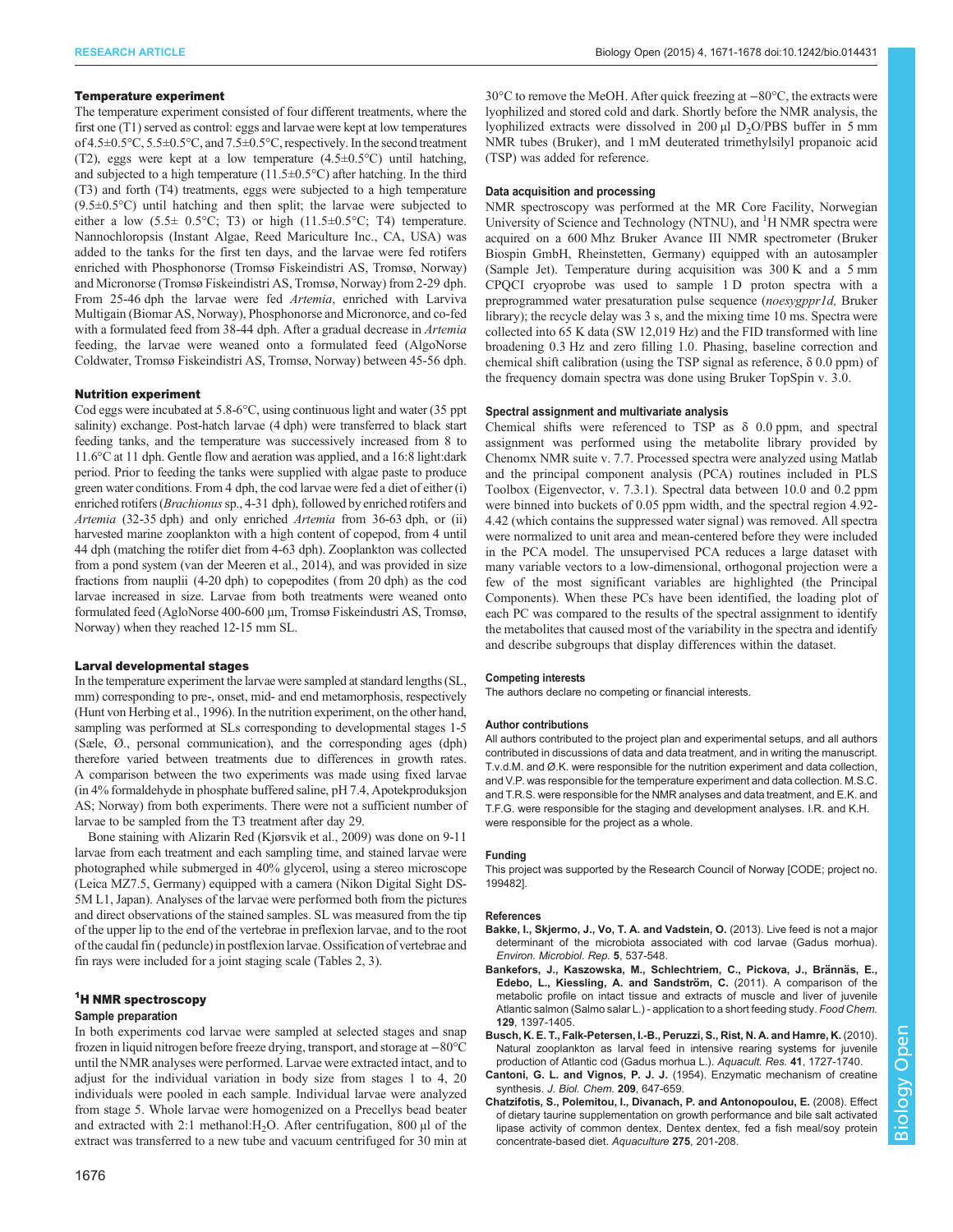- <span id="page-6-0"></span>[Conceicao, L. E. C., Yufera, M., Makridis, P., Morais, S. and Dinis, M. T.](http://dx.doi.org/10.1111/j.1365-2109.2009.02242.x) (2010). [Live feeds for early stages of fish rearing.](http://dx.doi.org/10.1111/j.1365-2109.2009.02242.x) Aquacult. Res. 41, 613-640.
- De Schryver, P. and Vadstein, O. [\(2014\). Ecological theory as a foundation to](http://dx.doi.org/10.1038/ismej.2014.84) [control pathogenic invasion in aquaculture.](http://dx.doi.org/10.1038/ismej.2014.84) ISME J. 8, 2360-2368.
- [Drillet, G., Jorgensen, N. O. G., Sorensen, T. F., Ramlov, H. and Hansen, B. W.](http://dx.doi.org/10.1111/j.1365-2109.2006.01489.x) [\(2006\). Biochemical and technical observations supporting the use of copepods](http://dx.doi.org/10.1111/j.1365-2109.2006.01489.x) [as live feed organisms in marine larviculture.](http://dx.doi.org/10.1111/j.1365-2109.2006.01489.x) Aquacult. Res. 37, 756-772.
- [Evjemo, J. O., Reitan, K. I. and Olsen, Y.](http://dx.doi.org/10.1016/S0044-8486(03)00503-9) (2003). Copepods as live food organisms [in the larval rearing of halibut larvae \(Hippoglossus hippoglossus L.\) with special](http://dx.doi.org/10.1016/S0044-8486(03)00503-9) [emphasis on the nutritional value.](http://dx.doi.org/10.1016/S0044-8486(03)00503-9) Aquaculture 227, 191-210.
- [Falch, E., Størseth, T. R. and Aursand, M.](http://dx.doi.org/10.1016/j.chemphyslip.2007.03.006) (2007). High resolution NMR for [studying lipid hydrolysis and esterification in cod \(Gadus morhua\) gonads.](http://dx.doi.org/10.1016/j.chemphyslip.2007.03.006) Chem. [Phys. Lipids](http://dx.doi.org/10.1016/j.chemphyslip.2007.03.006) 147, 46-57.
- Felig, P. [\(1973\). Glucose-alanine cycle.](http://dx.doi.org/10.1016/0026-0495(73)90269-2) Metab. Clin. Exp. 22, 179-207.
- [Finn, R. N., Rønnestad, I., van der Meeren, T. and Fyhn, H. J.](http://dx.doi.org/10.3354/meps243217) (2002). Fuel and [metabolic scaling during the early life stages of Atlantic cod Gadus morhua.](http://dx.doi.org/10.3354/meps243217) Mar. [Ecol. Prog. Ser.](http://dx.doi.org/10.3354/meps243217) 243, 217-234.
- [Galloway, T. F., Kjorsvik, E. and Kryvi, H.](http://dx.doi.org/10.1007/s002270050421) (1998). Effect of temperature on viability [and axial muscle development in embryos and yolk sac larvae of the Northeast](http://dx.doi.org/10.1007/s002270050421) [Arctic cod \(Gadus morhua\).](http://dx.doi.org/10.1007/s002270050421) Mar. Biol. 132. 559-567.
- Galloway, T. F., Kjorsvik, E. and Kryvi, H. (1999). Muscle growth and development in Atlantic cod larvae (Gadus morhua L.) related to different somatic growth rates. J. Exp. Biol. 202, 2111-2120.
- [Geffen, A. J., Fox, C. J. and Nash, R. D. M.](http://dx.doi.org/10.1111/j.1095-8649.2006.01181.x) (2006). Temperature-dependent [development rates of cod Gadus morhua eggs.](http://dx.doi.org/10.1111/j.1095-8649.2006.01181.x) J. Fish Biol. 69, 1060-1080.
- Hall, T. E. and Johnston, I. A. (2003). Temperature and developmental plasticity during embryogenesis in the Atlantic cod Gadus morhua L. Mar. Biol. 142, 833-840.
- [Hall, T. E., Cole, N. J. and Johnston, I. A.](http://dx.doi.org/10.1242/jeb.00535) (2003). Temperature and the expression [of seven muscle-specific protein genes during embryogenesis in the Atlantic cod](http://dx.doi.org/10.1242/jeb.00535) [Gadus morhua L.](http://dx.doi.org/10.1242/jeb.00535) J. Exp. Biol. 206, 3187-3200.

[Hamre, K., Srivastava, A., Rønnestad, I., Mangor-Jensen, A. and Stoss, J.](http://dx.doi.org/10.1111/j.1365-2095.2007.00504.x) [\(2008\). Several micronutrients in the rotifer Brachionus sp. may not fulfil the](http://dx.doi.org/10.1111/j.1365-2095.2007.00504.x) [nutritional requirements of marine fish larvae.](http://dx.doi.org/10.1111/j.1365-2095.2007.00504.x) Aquacult. Nutr. 14, 51-60.

- [Hamre, K., Nordgreen, A., Grøtan, E. and Breck, O.](http://dx.doi.org/10.7717/peerj.99) (2013a). A holistic approach [to development of diets for Ballan wrasse \(Labrus berggylta\)](http://dx.doi.org/10.7717/peerj.99) – a new species in [aquaculture.](http://dx.doi.org/10.7717/peerj.99) PeerJ 1, e99.
- Hamre, K., Yúfera, M., Rønnestad, I., Boglione, C., Conceição, L. E. C. and Izquierdo, M. [\(2013b\). Fish larval nutrition and feed formulation: knowledge gaps](http://dx.doi.org/10.1111/j.1753-5131.2012.01086.x) [and bottlenecks for advances in larval rearing.](http://dx.doi.org/10.1111/j.1753-5131.2012.01086.x) Rev. Aquacult. 5, S26-S58.
- [Hansen, S. H., Andersen, M. L., Cornett, C., Gradinaru, R. and Grunnet, N.](http://dx.doi.org/10.1186/1423-0127-17-S1-S23) [\(2010\). A role for taurine in mitochondrial function.](http://dx.doi.org/10.1186/1423-0127-17-S1-S23) J. Biomed. Sci. 17, S23.
- [Hawkyard, M., Laurel, B. and Langdon, C.](http://dx.doi.org/10.1016/j.aquaculture.2013.12.035) (2014). Rotifers enriched with taurine [by microparticulate and dissolved enrichment methods influence the growth and](http://dx.doi.org/10.1016/j.aquaculture.2013.12.035) [metamorphic development of northern rock sole \(Lepidopsetta polyxystra\) larvae.](http://dx.doi.org/10.1016/j.aquaculture.2013.12.035) [Aquaculture](http://dx.doi.org/10.1016/j.aquaculture.2013.12.035) 424-425, 151-157.
- [Hunt von Herbing, I., Boutilier, R. G., Miyake, T. and Hall, B. K.](http://dx.doi.org/10.1007/BF00351041) (1996). Effects of [temperature on morphological landmarks critical to growth and survival in larval](http://dx.doi.org/10.1007/BF00351041) [Atlantic cod \(Gadus morhua\).](http://dx.doi.org/10.1007/BF00351041) Mar. Biol. 124, 593-606.
- [Imsland, A. K., Foss, A., Koedijk, R., Folkvord, A., Stefansson, S. O. and](http://dx.doi.org/10.1111/j.1365-2109.2006.01523.x) Jonassen, T. M. [\(2006\). Short- and long-term differences in growth, feed](http://dx.doi.org/10.1111/j.1365-2109.2006.01523.x) [conversion efficiency and deformities in juvenile Atlantic cod \(Gadus morhua\)](http://dx.doi.org/10.1111/j.1365-2109.2006.01523.x) [startfed on rotifers or zooplankton.](http://dx.doi.org/10.1111/j.1365-2109.2006.01523.x) Aquacult. Res. 37, 1015-1027.
- Jobling, M. (2002). [Environmental Factors and Rates of Development and Growth,](http://dx.doi.org/10.1002/9780470693803.ch5) [in Handbook of Fish Biology and Fisheries](http://dx.doi.org/10.1002/9780470693803.ch5), Volume 1: Fish Biology (eds P. J.B. [Hart and J. D. Reynolds\). Oxford, UK: Blackwell Publishing.](http://dx.doi.org/10.1002/9780470693803.ch5)
- [Johnston, I. A., Lee, H.-T., Macqueen, D. J., Paranthaman, K., Kawashima, C.,](http://dx.doi.org/10.1242/jeb.029918) [Anwar, A., Kinghorn, J. R. and Dalmay, T.](http://dx.doi.org/10.1242/jeb.029918) (2009). Embryonic temperature [affects muscle fibre recruitment in adult zebrafish: genome-wide changes in gene](http://dx.doi.org/10.1242/jeb.029918) [and microRNA expression associated with the transition from hyperplastic to](http://dx.doi.org/10.1242/jeb.029918) [hypertrophic growth phenotypes.](http://dx.doi.org/10.1242/jeb.029918) J. Exp. Biol. 212, 1781-1793
- [Karakach, T. K., Huenupi, E. C., Soo, E. C., Walter, J. A. and Afonso, L. O. B.](http://dx.doi.org/10.1007/s11306-008-0144-0) [\(2009\). 1H-NMR and mass spectrometric characterization of the metabolic](http://dx.doi.org/10.1007/s11306-008-0144-0) [response of juvenile Atlantic salmon \(Salmo salar\) to long-term handling stress.](http://dx.doi.org/10.1007/s11306-008-0144-0) [Metabolomics](http://dx.doi.org/10.1007/s11306-008-0144-0) 5, 123-137.
- [Karlsen, O., van der Meeren, T., Rønnestad, I., Mangor-Jensen, A., Galloway,](http://dx.doi.org/10.7717/peerj.902) T. F., Kjørsvik, E. and Hamre, K. [\(2015\). Copepods enhance nutritional status,](http://dx.doi.org/10.7717/peerj.902) [growth and development in Atlantic cod \(Gadus morhua L.\) larvae - can we](http://dx.doi.org/10.7717/peerj.902) [identify the underlying factors?](http://dx.doi.org/10.7717/peerj.902) PeerJ 3, e902.
- [Kjørsvik, E., Pittman, K. and Pavlov, D.](http://dx.doi.org/10.1002/9780470995617.ch6) (2004). From Fertilisation to the End of [Metamorphosis - Functional Development. In](http://dx.doi.org/10.1002/9780470995617.ch6) Culture of Cold-Water Marine Fish [\(ed E. Moksness, E. Kjørsvik and Y. Olsen\). Oxford, UK: Blackwell Publishing.](http://dx.doi.org/10.1002/9780470995617.ch6)
- [Kjørsvik, E., Olsen, C., Wold, P.-A., Hoehne-Reitan, K., Cahu, C. L., Rainuzzo,](http://dx.doi.org/10.1016/j.aquaculture.2009.06.012) [J., Olsen, A. I., Øie, G. and Olsen, Y.](http://dx.doi.org/10.1016/j.aquaculture.2009.06.012) (2009). Comparison of dietary [phospholipids and neutral lipids on skeletal development and fatty acid](http://dx.doi.org/10.1016/j.aquaculture.2009.06.012) [composition in Atlantic cod \(Gadus morhua\).](http://dx.doi.org/10.1016/j.aquaculture.2009.06.012) Aquaculture 294, 246-255.
- [Lanes, C. F. C., Bizuayehu, T. T., Bolla, S., Martins, C., de Oliveira Fernandes,](http://dx.doi.org/10.1016/j.aquaculture.2011.10.036) [J. M., Bianchini, A., Kiron, V. and Babiak, I.](http://dx.doi.org/10.1016/j.aquaculture.2011.10.036) (2012). Biochemical composition [and performance of Atlantic cod \(Gadus morhua L.\) eggs and larvae obtained](http://dx.doi.org/10.1016/j.aquaculture.2011.10.036) [from farmed and wild broodstocks.](http://dx.doi.org/10.1016/j.aquaculture.2011.10.036) Aquaculture 324-325, 267-275.
- Last, J. M. [\(1978\). The food of three species of gadoid larvae in the Eastern English](http://dx.doi.org/10.1007/BF00391643) [Channel and Southern North Sea.](http://dx.doi.org/10.1007/BF00391643) Mar. Biol. 48, 377-386.
- [Li, K., Kjørsvik, E., Bergvik, M. and Olsen, Y.](http://dx.doi.org/10.1111/anu.12140) (2015). Manipulation of the fatty acid [composition of phosphatidylcholine and phosphatidylethanolamine in rotifers](http://dx.doi.org/10.1111/anu.12140) [Brachionus Nevada and Brachionus Cayman.](http://dx.doi.org/10.1111/anu.12140) Aquacult. Nutr. 21, 85-97.
- [Llewellyn, M. S., Boutin, S., Hoseinifar, S. H. and Derome, N.](http://dx.doi.org/10.3389/fmicb.2014.00207) (2014). Teleost [microbiomes: the state of the art in their characterization, manipulation and](http://dx.doi.org/10.3389/fmicb.2014.00207) [importance in aquaculture and fisheries.](http://dx.doi.org/10.3389/fmicb.2014.00207) Front. Microbiol. 5, 207.
- [Maehre, H. K., Hamre, K. and Elvevoll, E. O.](http://dx.doi.org/10.1111/j.1365-2095.2012.00960.x) (2013). Nutrient evaluation of rotifers [and zooplankton: feed for marine fish larvae.](http://dx.doi.org/10.1111/j.1365-2095.2012.00960.x) Aquacult. Nutr. 19, 301-311.
- [Martinez, I., Bathen, T., Standal, I. B., Halvorsen, J., Aursand, M., Gribbestad,](http://dx.doi.org/10.1021/jf0507902) I. S. and Axelson, D. E. [\(2005\). Bioactive compounds in cod \(Gadus morhua\)](http://dx.doi.org/10.1021/jf0507902) [products and suitability of 1H NMR metabolite profiling for classification of the](http://dx.doi.org/10.1021/jf0507902) [products using multivariate data analyses.](http://dx.doi.org/10.1021/jf0507902) J. Agric. Food Chem. 53, [6889-6895.](http://dx.doi.org/10.1021/jf0507902)
- Michel, V., Yuan, Z. F., Ramsubir, S. and Bakovic, M. (2006). Choline transport for phospholipid synthesis. Exp. Biol. Med. 231, 490-504.
- [Øie, G., Galloway, T. G., Sørøy, M., Hansen, M. H., Norheim, I. A., Halseth, C. K.,](http://dx.doi.org/10.1111/anu.12352) [Almli, M., Berg, M., Gagnat, M. R., Wold, P. A. et al.](http://dx.doi.org/10.1111/anu.12352) (2015). Effects of short-term [feeding with cultivated copepods \(](http://dx.doi.org/10.1111/anu.12352)Acartia tonsa) in first feeding of Atlantic cod (Gadus morhua[\) and ballan wrasse \(](http://dx.doi.org/10.1111/anu.12352)Labrus bergylta) larvae. Aquacult. Nutr. [doi: 10.1111/anu.12352](http://dx.doi.org/10.1111/anu.12352).
- [Olsen, Y., Evjemo, J. O., Kjørsvik, E., Larssen, H., Li, K., Overrein, I. and](http://dx.doi.org/10.1016/j.aquaculture.2014.03.002) Rainuzzo, J. [\(2014\). DHA content in dietary phospholipids affects DHA content in](http://dx.doi.org/10.1016/j.aquaculture.2014.03.002) [phospholipids of cod larvae and larval performance.](http://dx.doi.org/10.1016/j.aquaculture.2014.03.002) Aquaculture 428-429, [203-214.](http://dx.doi.org/10.1016/j.aquaculture.2014.03.002)
- [Otterlei, E., Nyhammer, G., Folkvord, A. and Stefansson, S. O.](http://dx.doi.org/10.1139/f99-168) (1999). [Temperature- and size-dependent growth of larval and early juvenile Atlantic](http://dx.doi.org/10.1139/f99-168) [cod \(Gadus morhua\): a comparative study of Norwegian coastal cod and](http://dx.doi.org/10.1139/f99-168) northeast Arctic cod. [Can. J. Fish. Aquat. Sci.](http://dx.doi.org/10.1139/f99-168) 56, 2099-2111.
- [Penglase, S., Edvardsen, R. B., Furmanek, T., Rønnestad, I., Karlsen, Ø., van](http://dx.doi.org/10.1016/j.redox.2015.06.003) der Meeren, T. and Hamre, K. [\(2015\). Diet affects the redox system in developing](http://dx.doi.org/10.1016/j.redox.2015.06.003) [Atlantic cod \(Gadus morhua\) larvae.](http://dx.doi.org/10.1016/j.redox.2015.06.003) Redox Biol. 5, 308-318.
- [Picone, G., Engelsen, S. B., Savorani, F., Testi, S., Badiani, A. and Capozzi, F.](http://dx.doi.org/10.3390/nu3020212) [\(2011\). Metabolomics as a powerful tool for molecular quality assessment of the](http://dx.doi.org/10.3390/nu3020212) [fish Sparus aurata.](http://dx.doi.org/10.3390/nu3020212) Nutrients 3, 212-227.
- [Puvanendran, V., Falk-Petersen, I.-B., Lysne, H., Tveiten, H., Toften, H. and](http://dx.doi.org/10.1111/are.12173) Peruzzi, S. [\(2013\). Effects of different step-wise temperature increment regimes](http://dx.doi.org/10.1111/are.12173) [during egg incubation of Atlantic cod \(Gadus morhua L.\) on egg viability and newly](http://dx.doi.org/10.1111/are.12173) [hatched larval quality.](http://dx.doi.org/10.1111/are.12173) Aquacult. Res. 46, 226-235.
- Salze, G. P. and Davis, D. A. [\(2015\). Taurine: a critical nutrient for future fish feeds.](http://dx.doi.org/10.1016/j.aquaculture.2014.12.006) [Aquaculture](http://dx.doi.org/10.1016/j.aquaculture.2014.12.006) 437, 215-229.
- Sartoris, F. J., Bock, C., Serendero, I., Lannig, G. and Pörtner, H. O. (2003). [Temperature-dependent changes in energy metabolism, intracellular pH and](http://dx.doi.org/10.1046/j.1095-8649.2003.00099.x) [blood oxygen tension in the Atlantic cod.](http://dx.doi.org/10.1046/j.1095-8649.2003.00099.x) J. Fish Biol. 62, 1239-1253.
- [Savorani, F., Picone, G., Badiani, A., Fagioli, P., Capozzi, F. and Engelsen, S. B.](http://dx.doi.org/10.1016/j.foodchem.2009.10.071) [\(2010\). Metabolic profiling and aquaculture differentiation of gilthead sea bream](http://dx.doi.org/10.1016/j.foodchem.2009.10.071) [by 1H NMR metabonomics.](http://dx.doi.org/10.1016/j.foodchem.2009.10.071) Food Chem. 120, 907-914.
- Seibel, B. A. and Walsh, P. J. [\(2001\). Carbon cycle Potential, impacts of CO2](http://dx.doi.org/10.1126/science.1065301) [injection on deep-sea biota.](http://dx.doi.org/10.1126/science.1065301) Science 294, 319-320.
- Shields, R. J., Bell, J. G., Luizi, F. S., Gara, B., Bromage, N. R. and Sargent, J. R. (1999). Natural copepods are superior to enriched Artemia nauplii as feed for halibut larvae (Hippoglossus hippoglossus) in terms of survival, pigmentation and retinal morphology: relation to dietary essential fatty acids. J. Nutr. 129, 1186-1194.
- Standal, I. B., Praë[l, A., McEvoy, L., Axelson, D. E. and Aursand, M.](http://dx.doi.org/10.1007/s11746-007-1174-x) (2008). [Discrimination of cod liver oil according to Wild/Farmed and geographical origins](http://dx.doi.org/10.1007/s11746-007-1174-x) [by GC and \(13\)C NMR.](http://dx.doi.org/10.1007/s11746-007-1174-x) J. Am. Oil Chem. Soc. 85, 105-112.
- [Turner, M. A., Viant, M. R., Teh, S. J. and Johnson, M. L.](http://dx.doi.org/10.1007/s10695-006-9117-2) (2007). Developmental [rates, structural asymmetry, and metabolic fingerprints of steelhead trout](http://dx.doi.org/10.1007/s10695-006-9117-2) [\(Oncorhynchus mykiss\) eggs incubated at two temperatures.](http://dx.doi.org/10.1007/s10695-006-9117-2) Fish Physiol. [Biochem.](http://dx.doi.org/10.1007/s10695-006-9117-2) 33, 59-72.
- Valente, L. M. P., Moutou, K. A., Conceição, L. E. C., Engrola, S., Fernandes, ̃ J. M. O. and Johnston, I. A. [\(2013\). What determines growth potential and](http://dx.doi.org/10.1111/raq.12020) [juvenile quality of farmed fish species?](http://dx.doi.org/10.1111/raq.12020) Rev. Aquacult. 5, S168-S193.
- van der Meeren, T. and Næss, T. [\(1993\). How does cod \(Gadus morhua\) cope with](http://dx.doi.org/10.1007/BF00355482) [variability in feeding conditions during early larval stages?](http://dx.doi.org/10.1007/BF00355482) Mar. Biol. 116, [637-647.](http://dx.doi.org/10.1007/BF00355482)
- [van der Meeren, T., Olsen, R. E., Hamre, K. and Fyhn, H. J.](http://dx.doi.org/10.1016/j.aquaculture.2007.11.041) (2008). Biochemical [composition of copepods for evaluation of feed quality in production of juvenile](http://dx.doi.org/10.1016/j.aquaculture.2007.11.041) marine fish. [Aquaculture](http://dx.doi.org/10.1016/j.aquaculture.2007.11.041) 274, 375-397.
- [van der Meeren, T., Karlsen, Ø., Liebig, P. L. and Mangor-Jensen, A.](http://dx.doi.org/10.1016/j.aquaeng.2014.07.003) (2014). [Copepod production in a saltwater pond system: a reliable method for](http://dx.doi.org/10.1016/j.aquaeng.2014.07.003) [achievement of natural prey in start-feeding of marine fish larvae.](http://dx.doi.org/10.1016/j.aquaeng.2014.07.003) Aquacult. Eng. 62[, 17-27.](http://dx.doi.org/10.1016/j.aquaeng.2014.07.003)
- [Viant, M. R., Pincetich, C. A. and Tjeerdema, R. S.](http://dx.doi.org/10.1016/j.aquatox.2006.01.009) (2006). Metabolic effects of [dinoseb, diazinon and esfenvalerate in eyed eggs and alevins of Chinook salmon](http://dx.doi.org/10.1016/j.aquatox.2006.01.009) [\(Oncorhynchus tshawytscha\) determined by 1H NMR metabolomics.](http://dx.doi.org/10.1016/j.aquatox.2006.01.009) Aquat. Toxicol. 77[, 359-371.](http://dx.doi.org/10.1016/j.aquatox.2006.01.009)